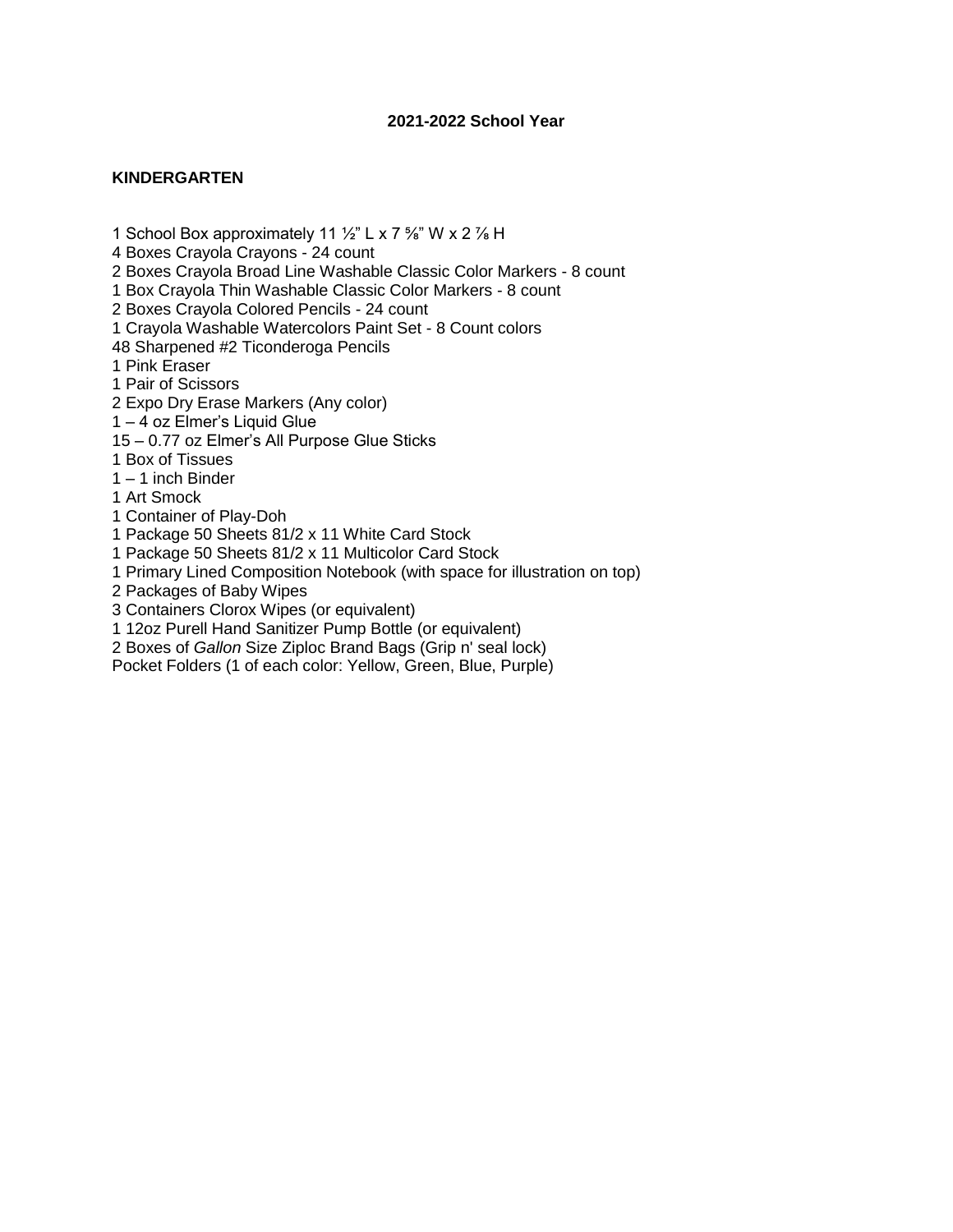## **GRADE 1**

2 Large Pink Erasers 12 - #2 Pencils with Eraser (Sharpened, No Mechanical Pencils) 3 Crayola Crayons 24 ct. (Not 48, 64, or 96 count) 1 Box Crayola Broad Line Washable Classic Color Markers - 8 count 1 Box Crayola Thin Washable Classic Color Markers - 8 count 2 Dry Erase Markers – Black 1 Dry Erase Eraser Scissors - Fiskars Children Pointed 5" 6 – Large 22 grams Elmer's Glue Sticks 1 Mead MEA09956 Primary Journal K-2nd Grade 1 watercolor paint set 1 highlighter (any color) 1 stylus Heavy Duty Plastic 2 Pocket Folder - Blue Heavy Duty Plastic 2 Pocket Folder - Green Heavy Duty Plastic 2 Pocket Folder - Yellow Heavy Duty Plastic 2 Pocket Folder - Red Heavy Duty Plastic 2 Pocket Folder - Purple Spiral Notebook 70 ct. Wide Ruled – Blue (Not Perforated) Spiral Notebook 70 ct. Wide Ruled - Green (Not Perforated) Spiral Notebook 70 ct. Wide Ruled - Yellow (Not Perforated) Bank Bag Pencil Case with zipper 6 X 11 (Not Hard Sided) 2 Box of Tissues 2 Containers Clorox Wipes (or equivalent) 1 12oz Purell Hand Sanitizer Pump Bottle (or equivalent)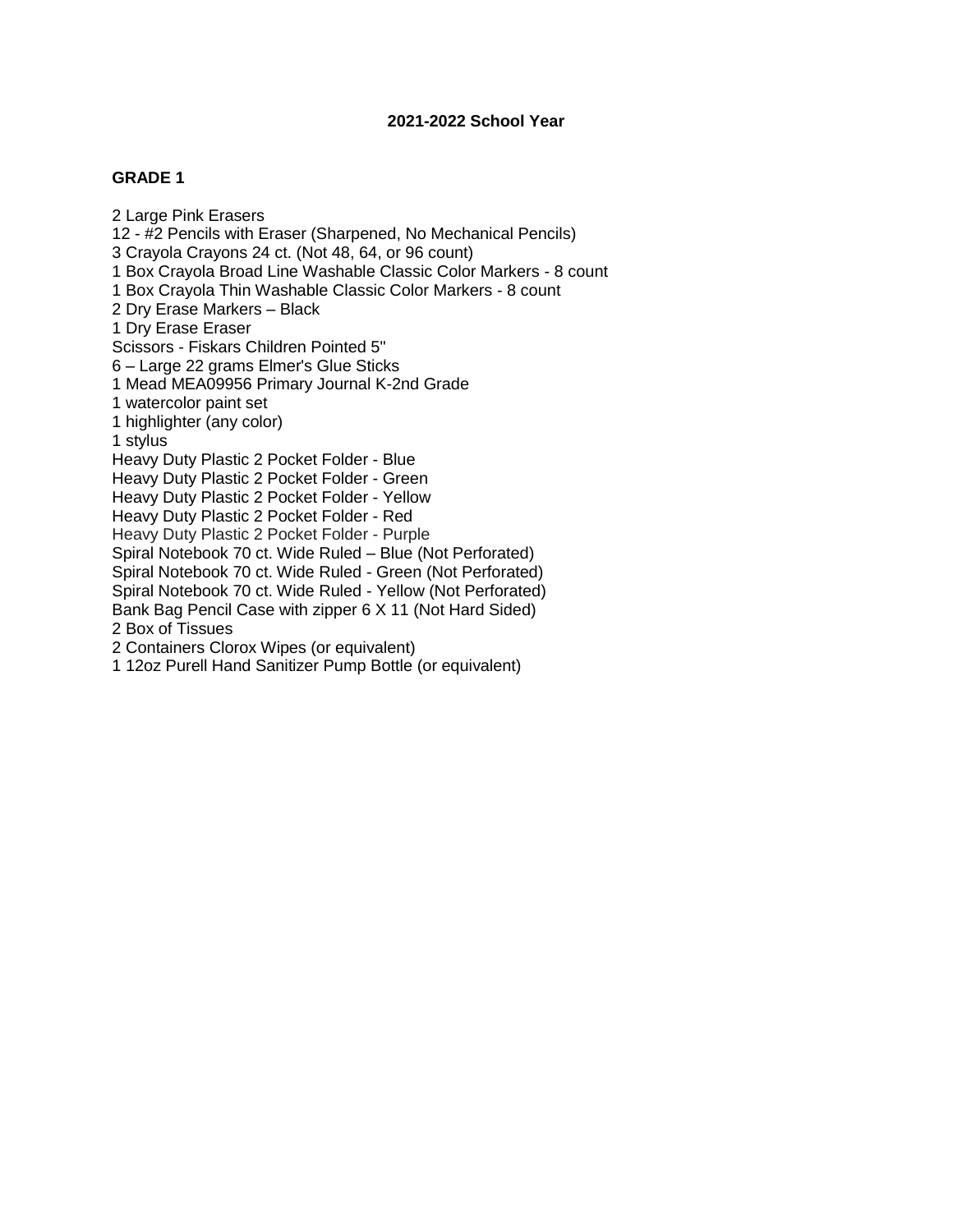Wood Ruler, 12" - in. & cm. 2 Boxes - #2 Pencils with Eraser – 24ct 2 Boxes Crayola Crayons - 24 ct 1 Boxes Crayola Markers Washable Classic Thick 8ct Scissors - Fiskars Children Pointed 5" 2 Erasers, Large Pink 1 Package Wide Ruled Notebook Paper Spiral Notebook 70 ct. Wide Ruled/Red (not perforated) Spiral Notebook 70 ct. Wide Ruled/Yellow (not perforated) Spiral Notebook 70 ct. Wide Ruled/Green (not perforated) Heavy Duty Plastic 2 Pocket Folder - Blue Heavy Duty Plastic 2 Pocket Folder - Yellow Heavy Duty Plastic 2 Pocket Folder - Green Heavy Duty Plastic 2 Pocket Folder - Red Heavy Duty Plastic 2 Pocket Folder - Purple Bank Bag Pencil Case 6 X 11 – Blue or Black 6 Small Elmer's Glue Sticks Hi-Liter Marker Yellow 2 Expo Dry Erase Markers 2 Box of Tissues 2 Containers Clorox Wipes (or equivalent)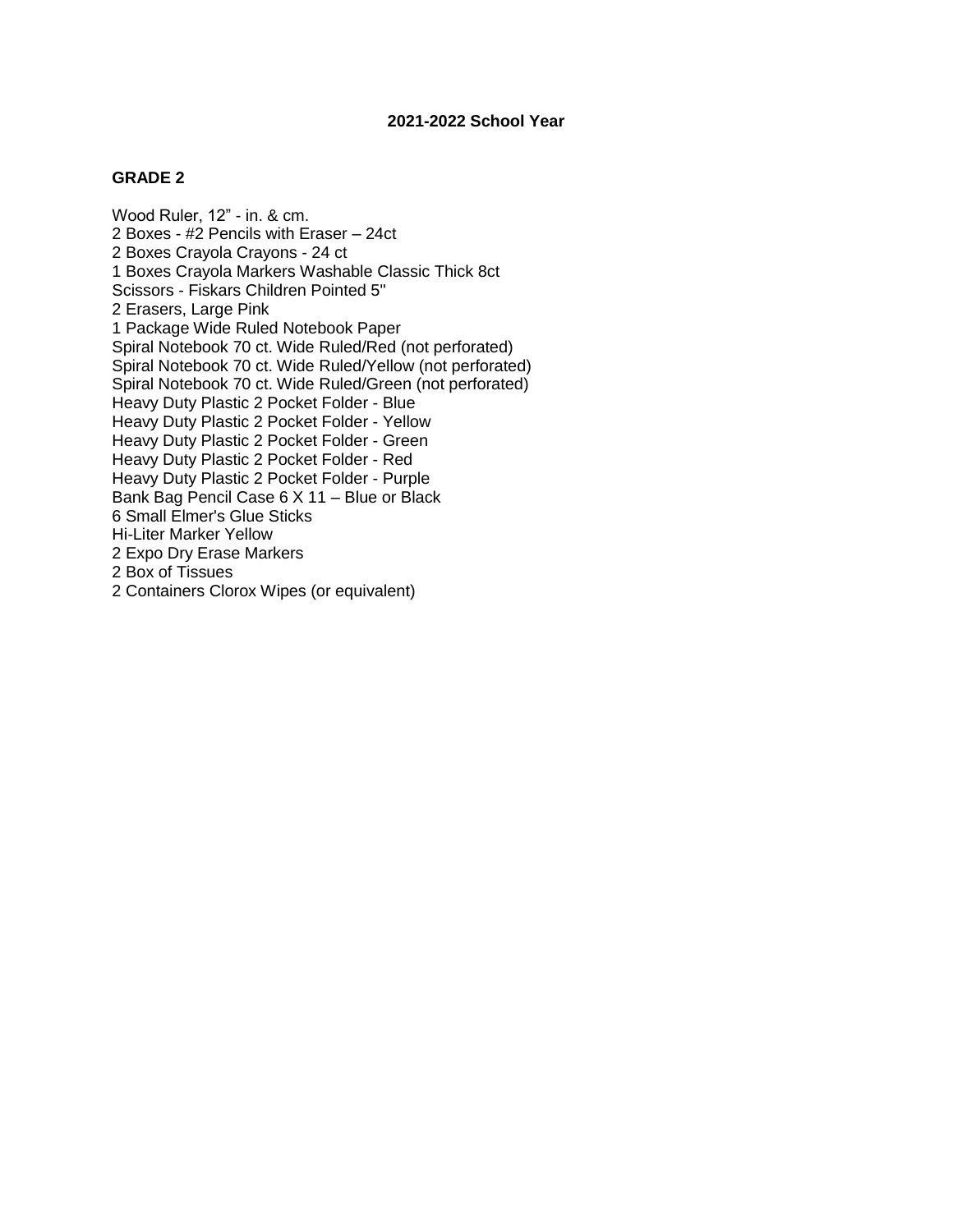#### **GRADE 3**

Scissors - Fiskars Children Pointed 5" 12 - #2 Pencils with Eraser 1 Box Crayola Crayons - 24 ct. 2 Crayola Colored Pencils 12 Count Spiral Notebooks 70 ct. Wide Ruled/Red Spiral Notebooks 70 ct. Wide Ruled/Purple Spiral Notebook 70 ct. Wide Ruled/Blue Marble Composition Notebook Heavy Duty Plastic 2 Pocket Folder - Blue Heavy Duty Plastic 2 Pocket Folder - Green Heavy Duty Plastic 2 Pocket Folder - Purple Heavy Duty Plastic 2 Pocket Folder - Red Heavy Duty Plastic 2 Pocket Folder - Yellow 1 Pack Multicolor Construction Paper 1 Pack White Construction Paper 3 - Large 22 grams Elmer's Glue Sticks Black Bank Bag Pencil Case 6 X 11 (Please no boxes) 1 Pencil Sharpener 2 Box of Tissues 2 Containers Clorox Wipes (or equivalent) 1 12oz Purell Hand Sanitizer Pump Bottle (or equivalent) 1 Black Dry Eraser Markers Lap desk (example: [https://www.michaels.com/personalized-unicorn-lap-tray-project/B\\_86802.html\)](https://www.michaels.com/personalized-unicorn-lap-tray-project/B_86802.html) Small personal dry erase board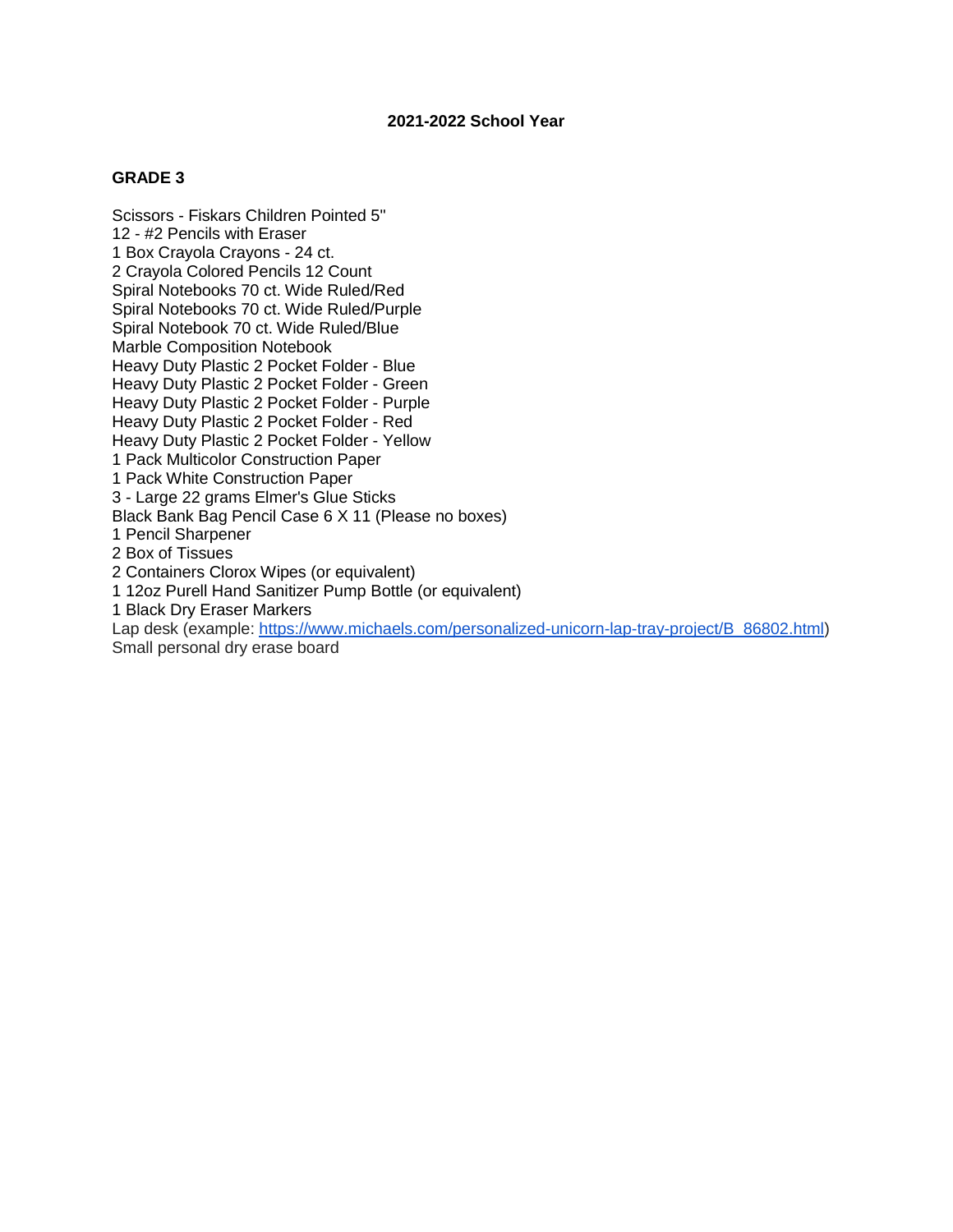# **GRADE 4**

Pencil Case 6 X 11 4 Erasable Ink Pens - Blue and/or Black 12 - Wooden #2 Pencils with Eraser 4 Erasers, Large Pink Crayola Crayons - 24 count Crayola Markers Regular Classic Thin 8 count Crayola Markers - Regular Classic Broad Crayola Colored Pencils - 24 Count Scissors - Fiskars Children Pointed 5" Spiral Notebook 70 ct. Wide Ruled - Red 2 Spiral Notebooks 70 ct. Wide Ruled - Yellow Spiral Notebook 70 ct. Wide Ruled - Blue 1 Composition Notebook Heavy Duty Plastic 2 Pocket Folder–Black Heavy Duty Plastic 2 Pocket Folder–Yellow Heavy Duty Plastic 2 Pocket Folder--White Heavy Duty Plastic 2 Pocket Folder with prongs--Green Heavy Duty Plastic 2 Pocket Folder--Red Heavy Duty Plastic 2 Pocket Folder--Blue Heavy Duty Plastic 2 Pocket Folder--Purple Heavy Duty Plastic 2 Pocket Folder--Orange 3 Hi-Liter Markers 2 Pens - Red Ink 2-Dry Erase markers (for student use) 4 Elmer's Glue Sticks Pencil Sharpener 2 Boxes of Tissues 2 Containers Clorox Wipes (or equivalent) 1 12oz Purell Hand Sanitizer Pump Bottle (or equivalent) Black permanent marker (Sharpie fine point) **Sketchbook** Canvas tote bag--no drawstring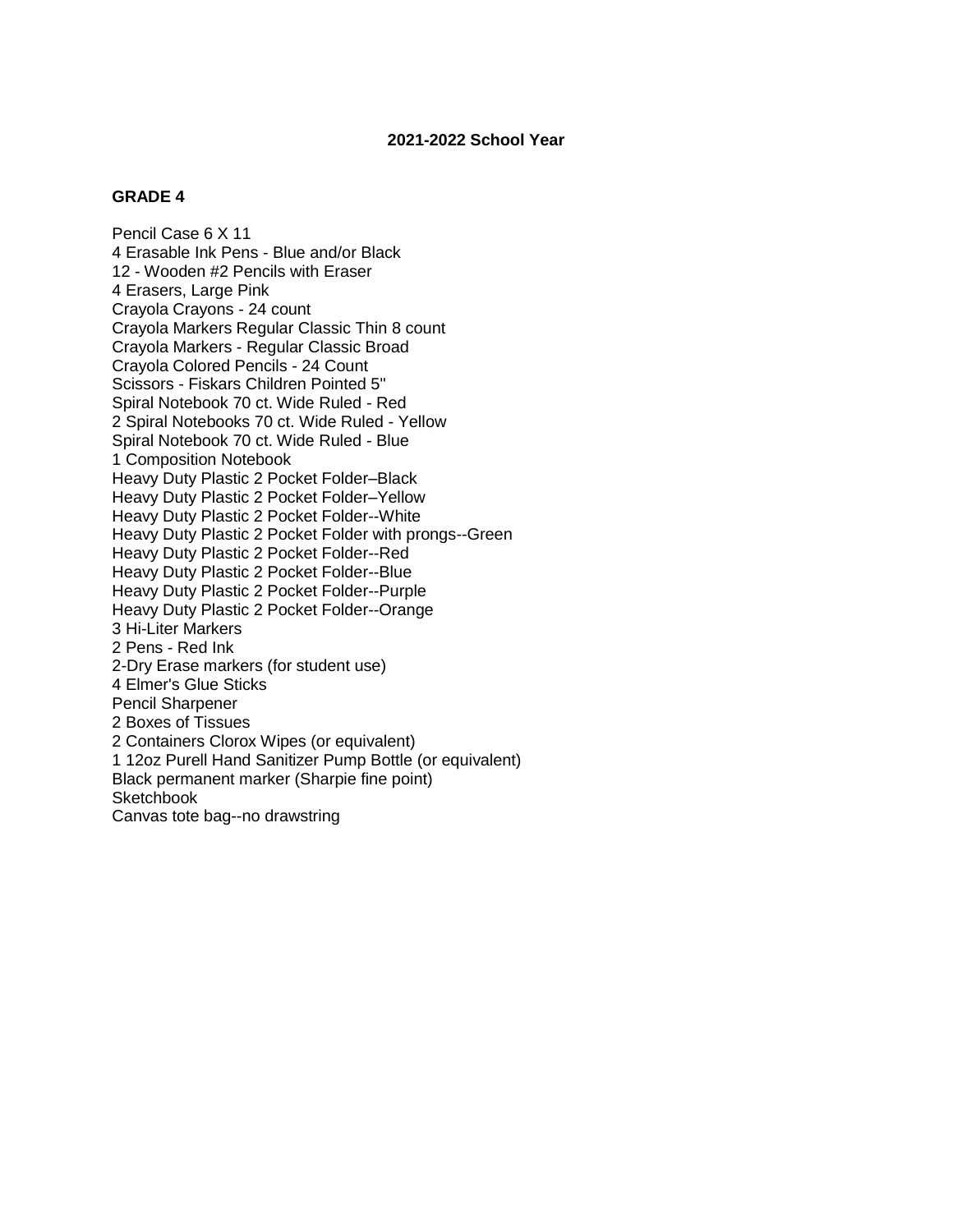24 - #2 Pencils with Eraser 6 Erasable Pens – Blue Ink or Black Ink 2 Pens - Red Ink 2 Sharpie Markers - Black 2 - Erasers 2 Highlighters - Any Color Crayola Markers - Regular Classic 8 count Crayola Markers - Thin Classic 8 count Crayola Colored Pencils – 8 count 1 Spiral Notebook 70 ct. Wide Ruled - Blue 2 Spiral Notebooks 70 ct. Wide Ruled - Yellow 1 Spiral Notebook 70 ct. Wide Ruled - Red 1 Composition Notebook Heavy Duty Plastic 2 Pocket Folder with prongs – Green Heavy Duty Plastic 2 Pocket Folder with prongs – Red Heavy Duty Plastic 2 Pocket Folder with prongs – Blue 8 Heavy Duty Plastic 2 Pocket Folders - Green, Red, Blue, Yellow, Purple, Black, Orange, White 2 Large Elmer's Glue Sticks Scissors - Cutrite 8" Pencil Case Pencil Sharpener 4 Expo Low Odor Dry Erase Markers – Blue, Black, Green, & Red 2 Boxes of Tissues 2 Containers Clorox Wipes (or equivalent) 1 12oz Purell Hand Sanitizer Pump Bottle (or equivalent) 1 canvas tote bag - no smaller than 15" x 16"

**Please Note: NO LIQUID PAPER (WHITE-OUT) Per Teacher Request**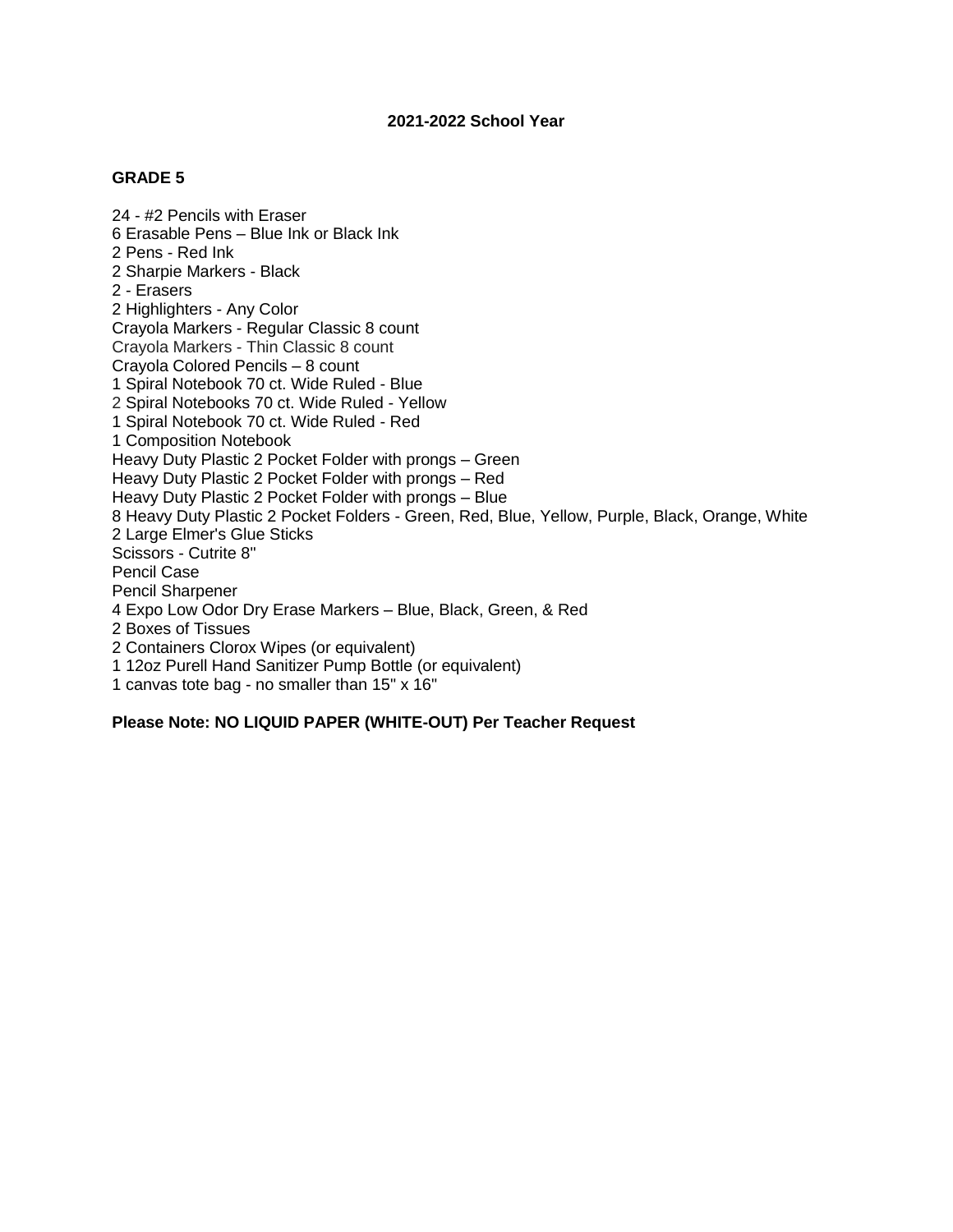#### **GRADE 6**

6 Pens - Red Ink 8 Pens - Blue Ink and/or Black Ink Colored Pencils - 12 count (please sharpen at home) 10 Pack Fine Tip Markers 24 Wooden Pencils - #2 with Eraser 8 Spiral Notebooks 70 ct. Wide Ruled - Any Color 1 Package Graph Paper 2 Packages Wide Lined Loose Leaf Paper Expandable 13 Pocket Folder 1 Elmer's Glue Stick 3 Highlighters - Different Colors 6 Packages of Index Cards 3 inch by 5 inch, ruled/lined, 100 ct. per pack Pencil Sharpener with cover Large Pink Eraser Pencil Case 3 Boxes of Tissues 1 Container Clorox Wipes (or equivalent) 1 12oz. Purell Hand Sanitizer Pump Bottle (or equivalent) Sharpie Marker - Black 6 Packets of 3 x 3 Sticky Notes 1 Ruler (preferably inches and centimeters) 1 Roll Scotch Tape 1 Protractor Scientific Calculator **Earbuds** Catholic Youth Bible - St. Mary's Press: Revised Edition (There are several ISBNs available; all are acceptable)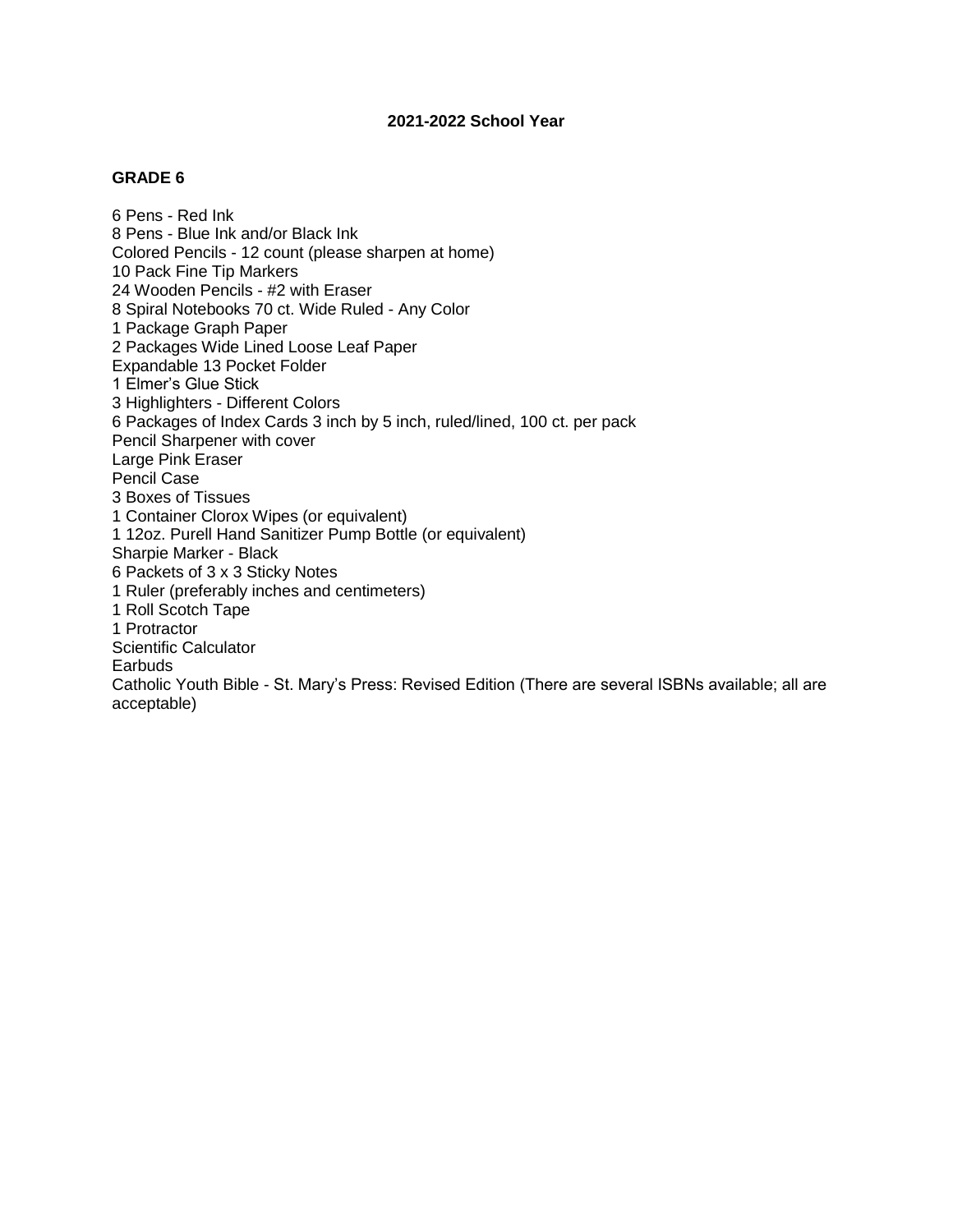6 Pens - Red Ink 4 Pens - Black Ink 4 Pens - Blue Ink Colored Pencils - 12 count Fine Tip Markers – 10 Count 12 Wooden #2 Pencils - with Eraser 1 Glue Stick 1 Roll of Scotch Tape 8 Spiral Notebooks 70 ct. Wide Ruled - Any Color 1 Pack - Graph Paper 1 - 8x10 Spiral Bound Sketchbook Nylon Pencil Case 6 X 11 in. 3 Hi-Liter Markers - Different Colors Pocket Folder, Betterline 13 Pockets 1 Sharpie Marker - Black 6 - 3" x 3" Post-It Notes 4 Boxes of Tissues 1 Container Clorox Wipes (or equivalent) 1 12oz Purell Hand Sanitizer Pump Bottle (or equivalent) Pencil Sharpener with cover 1 Large Pink Eraser 1 Protractor 1 Ruler

Scientific Calculator (if you have not already purchased in 6th grade or need to replace) Earbuds (if you have not already purchased in 6th grade or need to replace) Bible (if you have not already purchased in 6th grade or need to replace)